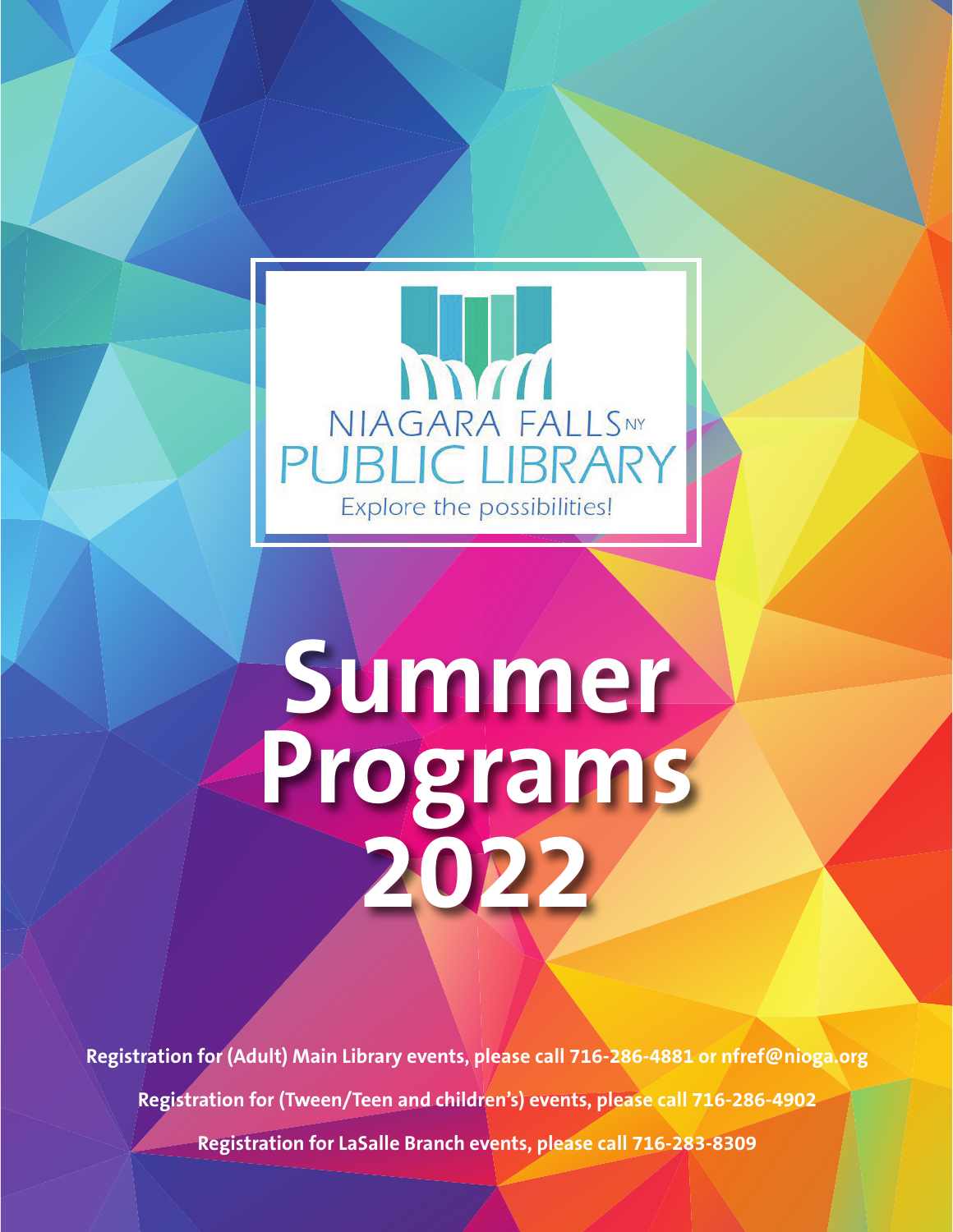# **Adult Programming**

# **ADULT SUMMER READING —**

**Oceans of Possibilities** *Dates: June 27 – August 19*

Read a book (fiction or true) set around the water — an ocean, river,



pond, waterfall! Submit a brief review and earn a ticket for the final summer reading prize drawing. Read as many books as you like — earn a ticket for each review. Read a library book in print or listen to an audiobook or explore online on Hoopla and Overdrive. See the Summer Reading display or webpage for details.

# **SPICE-OF-THE-MONTH CONTINUES!**

Select Rosemary in June, Lavender in July (think Lavender Lemonade!), and Tarragon in August. Kits come with a sample of spice, fun facts, and recipes. This is a Take-and-Make program, available one per family while quantities last. *Generously funded by the Friends of the Library.*



# **ADULT FILM VIEWING @ MAIN LIBRARY**

Enjoy a movie (based on a book) in the airconditioned comfort of our 2nd-floor auditorium.

*Dates: Wednesdays, June 1 and 15, July 6 and 20, August 3 and 17 Time: 6pm – 8 pm Location: Main Library, 2nd-floor auditorium Registration required.*

June 1: Fences (PG-13) June 15: Crazy Rich Asians (PG-13) July 6: The Hours (PG-13) July 20: In the Time of Butterflies (PG-13) August 3: Loving Vincent (PG-13) August 17: Smoke Signals (PG-13)

# **SUMMER DIGITAL LITERACY AT THE MAIN LIBRARY**

Tech Help @ the Main Library. 25-minute sessions using sound-dampening booths, with staff support for health and business, including research, telehealth, online forms, and job interviews (reserve two sessions back to back for job interviews). *This technology is supported by a grant from the National Library of Medicine, National Institutes of Health under cooperative agreement number UG4LM013729.*

*June 8, 10, 15, and 17 10 am – Noon. By Appointment Only.* 

*July 5, 12, 19 6 pm – 8 pm. By Appointment Only.* 

*Main Library Registration required.*

# **A-PER-TURE BOOK CLUB**

Read and discuss narratives that help expand our views of the world around us.

June: *The Leavers* by Lisa Ko July: *Lost Children Archive* by Valeria Luiselli August: *Persepolis* by Marjane Satrapi

*Dates: Wednesday, June 8, July 13, August 10 Time: 7 pm – 8 pm Location: Main Library, meeting room Registration required.*

# *OR*

*Dates: Thursday, June 9, July 14, August 11 Time: Noon – 1 pm Location: LaSalle Library, meeting room 3 Registration required.*

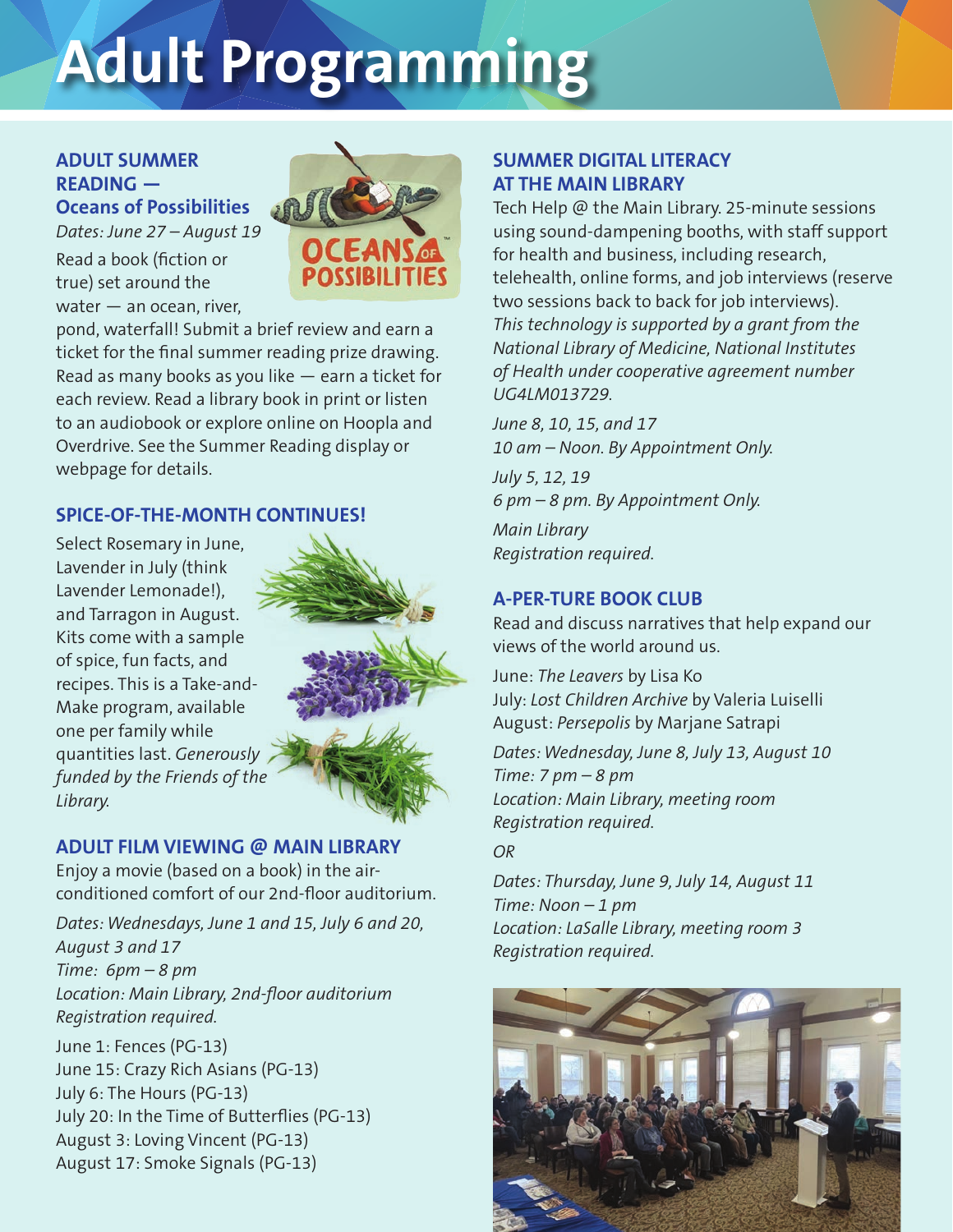#### **WRITING GROUP**

The writing group meets on the third Friday of every month, from 10 to 11 am, at Main in the secondfloor conference room. Practice free-write exercises in the beginning of each class, then share your writing with others based on a particular topic or theme of the month. All are welcome to participate, no matter the writing skill level.

*Date: June 17, July 15, and August 19 Time: 10 am – 11 am Location: Main Library, 2nd-floor conference room Registration required.*

# **KUMIHIMO BRACELET BRAIDING**

Join us in the makerspace to learn about kumihimo, or Japanese braiding. Using silky cords in an array of colors and a donut-shaped disk, this braiding technique is easy to learn. Supplies provided.

*Date: June 14 Time: 6:30 pm – 7:30 pm Location: Main Library, Makerspace Registration required.*

# **MAKE MUSIC DAY!**

Join in a sing-along. Bring your light, portable acoustic instrument, or just sing! All ages welcome.



*Date: June 21 Time: 2 pm – 3 pm Location: Main Library, front garden (weather permitting) Registration not required.*

*OR* 

*Date: June 24 Time: 2 pm – 3 pm Location: LaSalle Library, front garden (weather permitting) Registration not required.*

# **INTRODUCTION TO SEWING BY HAND**

Join us in the maker space for a beginner's lesson in hand sewing. Learn how to thread a needle, prepare fabric for sewing, do a basic running stitch through a piece of fabric, finish off your running stitch and if time allows, how to sew on a button. Absolutely no experience is necessary! Supplies provided.

*Date: June 28 or July 26 Time: 6:30 pm – 7:30 pm Location: Main Library, Makerspace Registration required.*

# **EASY ADULT SUMMERTIME CRAFTS AND ACTIVITIES**

Try something fun with an ocean theme. Space and supplies are limited. Waiver required for Laughter Yoga participation. Craft supplies are generously funded by the Friends of the Library.

*Dates: July 1, 8, 15, 22, 29 Time: 2 pm – 3 pm Location: LaSalle Library Registration required.*

July 1: Beaded Seaglass Pendant Craft July 8: Oceans of Laughter – Laughter Yoga July 15: Jellyfish Door Decor Craft July 22: Ocean Explosion Boxes Craft July 29: Retro Time! – Boondoggle Keychain Craft

# **MANDALA ROCKS**

Mandalas are beautiful, often intricate designs made up of other smaller shapes, such as dots, circles and swirls. Join us to decorate a rock using this awesome technique! Supplies provided.

*Date: August 16 Time: 6:30 pm – 7:30 pm Location: Main Library, Makerspace Registration required.*

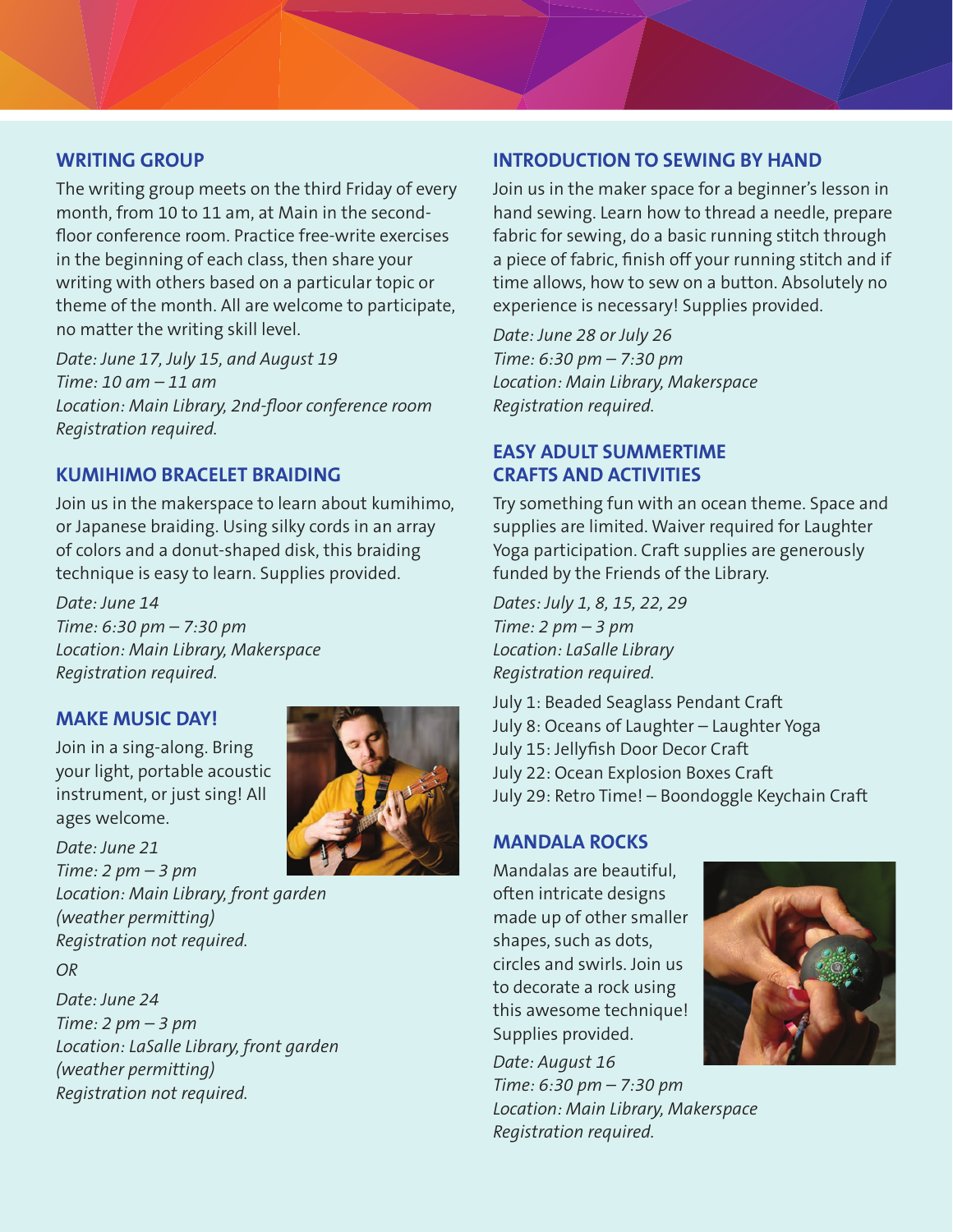# **Tween/Teen Programming**



# **FLASHPOP! MINI-COMICS MAKING CLUB**

Comic book lovers who want to create their own mini-comics. The workshop will walk participants through some of the basic building blocks used by comics and graphic novel creators to tell a story by creating your own mini-comic. Sessions will run twice weekly. At the end of the three weeks, the participants will have their own comics to take home. Snacks and art supplies will be provided.

*Date: Wednesdays and Fridays, July 20, July 22, 27, 29 and August 3 and 5 Time: 2 pm – 4 pm Location: Main Library, 2nd-floor conference room Registration required.*

# **STEM ROBOTICS CLASS**

#### *(for those entering grades 4-7)*

For two weeks in our new Makerspace. Come explore the basics of robotics as you build, guide, and program one of our mBot robots! Participants will be served a snack and will have a chance to follow guided lessons as well as open time to explore. Limited to 12 participants

*Date: Mondays through Fridays, July 11 to July 22 Time: 10.30 am – Noon Location: Main Library, Makerspace Registration required.*

# **TEEN SUMMER READING CRAFTS:**

Summer Reading for our Teen Crafts programs, for ages 12 – 18. We will have a craft and a snack for participants.

#### **At LaSalle Branch**

*Date: Mondays, July 11, 18, 25, August 1 Time: 2:30 pm – 3:30 pm Location: LaSalle Library Registration required.* 

July 11: Dessert Sushi July 18: Pokemon Planters July 25: Mandala Rocks August 1: Shaving Cream Marbled Paper

#### **At Main Branch**

*Date: Tuesdays July 5, 12, 19, 26, August 2 Time: 2:30 pm – 3:30 pm Location: Main Library Registration required.* 

July 5: Serpent Eye Magnet July 12: Dessert Sushi July 19: Pokemon Planters July 26: Mandala Rocks August 2: Shaving Cream Marbled Paper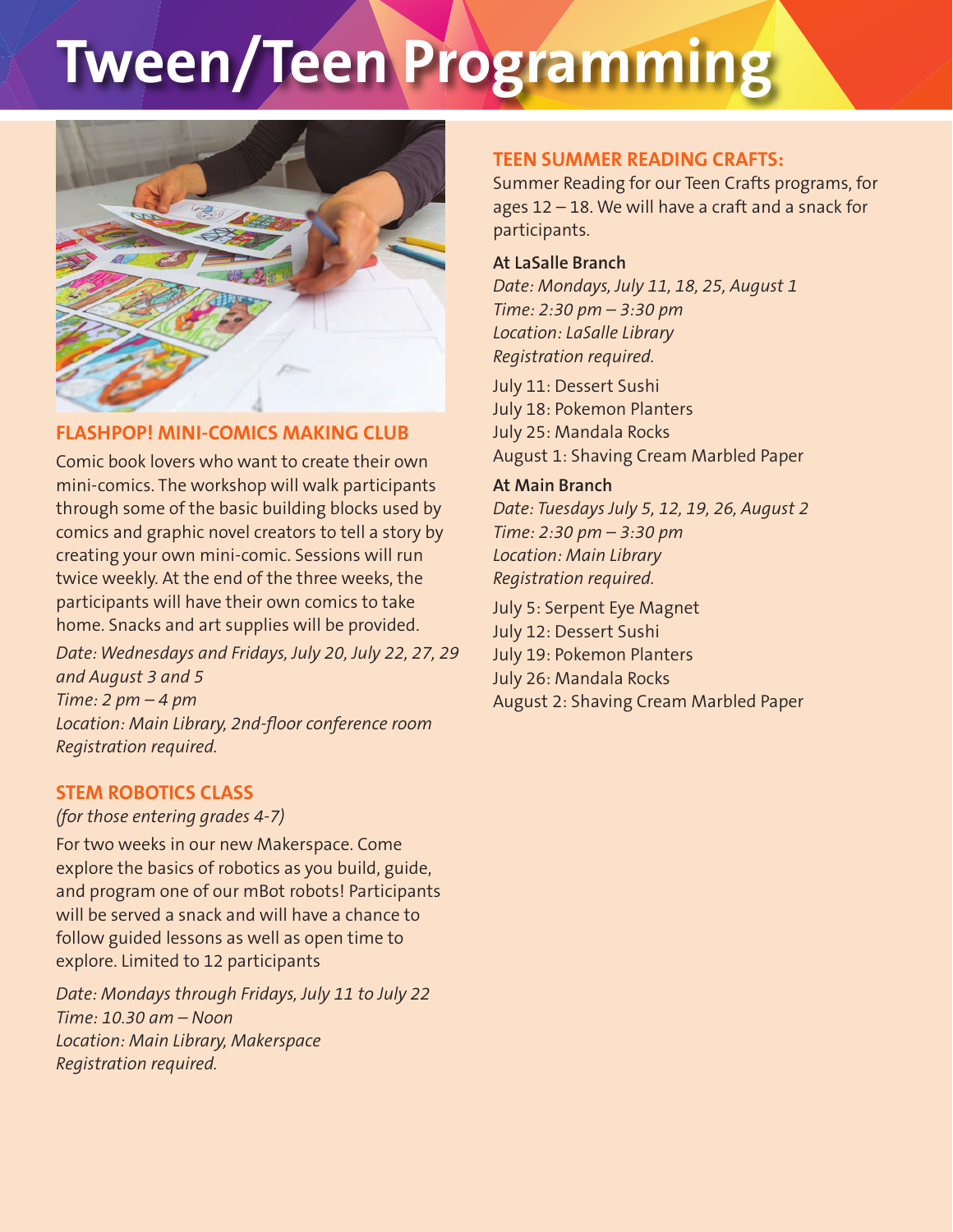# **Children's Programming**



*Get ready for loads of aquaticthemed fun for children and families as we present this summer's program theme, Oceans of Possibilities.* 

# **SUMMER READING CHALLENGE FOR AGES 4 – 11**

*June 27 – August 19*

The Read and Bead challenge is back — build an allnew reading chain this summer! Receive your chain when you sign up for a reading log. Then read, read, read to earn cool sea life and other colorful beads to fill it up. Complete 30 days of reading and earn a special character charm! Sign up at Main or LaSalle beginning on June 27.

# **LIT/LOOT BOXES FOR GRADES 5-8**

Readers in grades 5–8 are invited to pick up two free, bookthemed goodie boxes this summer! Each box will contain a book to keep, along with snacks and other fun surprises. The first



box will be released beginning on July 1, the second on August 1, and will remain available as long as supplies last, with preference given to those who register in advance, starting June 27. *This program was made possible through the Guillemont Memorial Grant.* Established in 2011 by Niagara Falls resident and lifelong member of St. Peter's Episcopal Church Dr. John G. Guillemont, this grant funds projects that benefit the health, education and welfare of the citizens of Niagara County. *We thank the Warden's and Vestry of St. Peter's Episcopal Church.*

#### **LIBRARY CAFE – FREE LUNCH FOR CHILDREN AND TEENS**

The Main Library will again be a site for the Niagara County Youth Bureau Summer Food Service Program. The Summer Food Service Program is a federally funded program designed to ensure that all children continue to receive nutritious meals during summer vacation. Any child age 18 and under is welcome to come and enjoy a free lunch!

*Dates: Monday through Friday, July 5 – August 26 Time: 12 pm – 1 pm Location: Main Library, Children's room*

#### **SUMMER READING KICKOFF MAGIC SHOW**

Designed for children ages 4 – 12, plus any funloving adults! Professional Magician Cris Johnson will be here to get everyone excited to read with his show "I Love to Read!" Get your summer reading log, and enjoy astonishing tricks, music, age-appropriate humor, fun magic, audience participation, and more designed around this summer's theme, "Oceans of Possibilities". Every child who attends will receive a fun, free magic trick to try at home.

*Date: Friday, July 1 Time: 2 pm Location: Main Library, 2nd-floor auditorium Registration required.*

#### **SUMMER FUN CLUB FOR CHILDREN ENTERING GRADES K – 5**

Oceans of fun each week with aquatic-themed stories, games, crafts, science, and more!

*Dates: Tuesdays, July 5 – August 9 Time: 2:30 pm Location: Main Library Meeting Room Registration required.*

July 5: Arrrgh! Pirates! July 12: Aaaaaaaa! Sharks! July 19: Beach Blanket Bingo July 26: Lego Aquarium August 2: Float Your Boat August 9: Cool Coral Reefs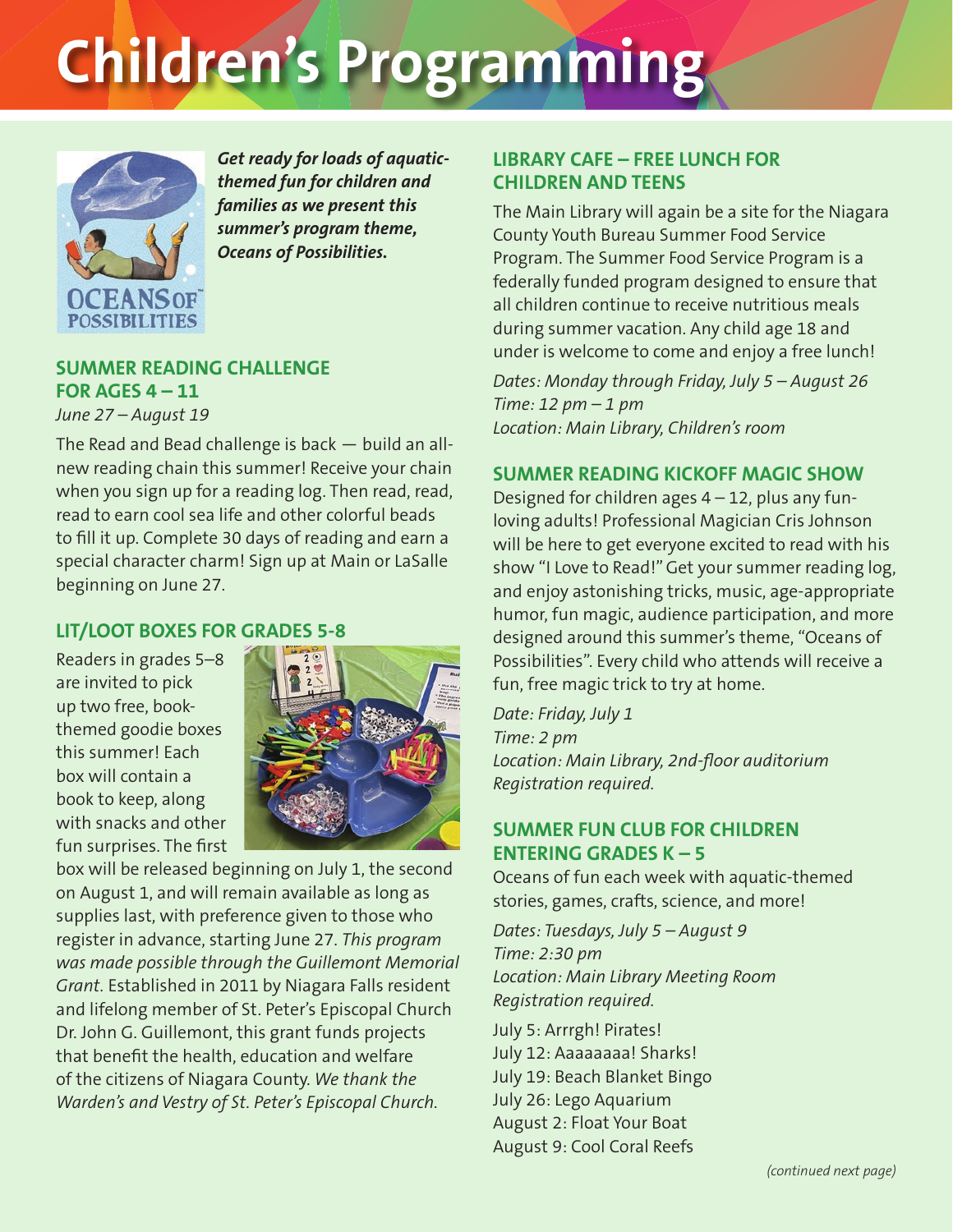# **Children's Programming**

#### **SUMMER FUN CLUB FOR CHILDREN ENTERING GRADES K – 5** *(continued)*

*OR* 

*Dates: Thursdays, July 7 – August 11 Time: 2:30 pm Location: LaSalle Library Auditorium Registration required.*

July 7: Arrrgh! Pirates! July 14: Aaaaaaaa! Sharks! July 21: Beach Blanket Bingo July 28: Lego Aquarium August 4: Float Your Boat August 11: Cool Coral Reefs

### **STORYTIME FOR TODDLERS AND PRESCHOOLERS**

Oceans of early literacy fun and learning each week with aquatic-themed stories, games, crafts, science and more!

*Dates: Wednesdays, July 6 – August 10 Time: 10:30 am Location: Main Library Meeting Room Registration required.*

July 6: Arrrgh! Pirates! July 13: Aaaaaaaa! Sharks! July 20: Let's Go to the Beach July 27: Let's Go to the Aquarium August 3: Row, Row, Row Your Boat August 10: Under the Sea

*OR* 

*Dates: Thursdays: July 7 – August 11 Time: 10:30 am Location: LaSalle Library Auditorium Registration required.*

July 7: Arrrgh! Pirates! July 14: Aaaaaaaa! Sharks! July 21: Let's Go to the Beach July 28: Let's Go to the Aquarium August 4: Row, Row, Row Your Boat August 11: Under the Sea



# **AQUARIUM FRIDAYS**

The Aquarium of Niagara will be here with some aquatic ambassadors - learn their stories and get an up-close encounter with some amazing animals!

*Dates: Fridays, July 8 and 22 Time: 2 pm Location: Main Library Meeting Room Registration required.*

*OR* 

*Dates: Fridays, July 15 & 29 Time: 2:00pm Location: LaSalle Library Auditorium Registration required.*

# **GRAND FINALE: UNDER THE SEA PARTY FEATURING "THE LITTLE MERMAID"**

Ariel will be coming back to land to bring us a very special event to wrap up our summer of ocean fun. She'll lead us in activities that include a fairytale storybook reading, sing-along, dance-along, royal training, a game, and a chance for pictures and autographs. She'll also give each child a special token from the sea!

*Date: Tuesday, August 16 Time: 2:30 pm Location: Main Library Meeting Room Registration required.*

*OR* 

*Date: Thursday, August 18 Time: 2:30 pm Location: LaSalle Library Auditorium Registration required.*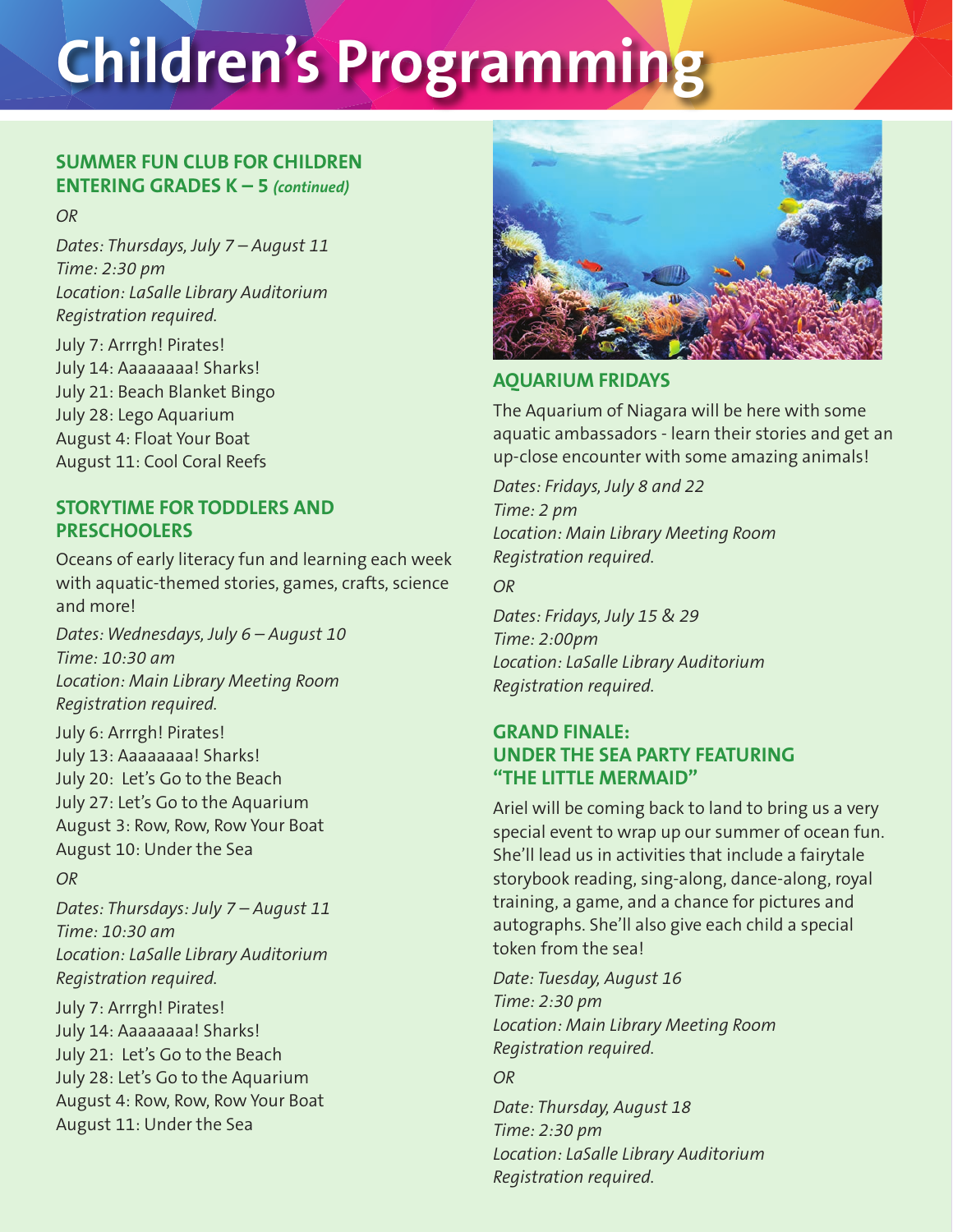# **Other Happenings**

# **LOCAL HISTORY**

Check out some of the local History displays planned for our Summer months

**State Reservation at Niagara Exhibit** *Dates: June 1 – August 31 Location: Main Library*

This exhibit will showcase items relating to the history and start of the Niagara Falls State Park. It will be located on the 1st floor of the library and available whenever the library is open.

#### **Nathaniel Dett Exhibit**

*Dates: June 1 – December 31 Location: LaSalle Library*

This exhibit will showcase items relating to the African American composer. Dett was a Canadian-American Black composer, organist, pianist, choral director, and music professor.

#### **LIBRARY NEWS**

*Pardon our dust…*

During your visit in early summer, a number of building improvements will be occurring to help improve the visitor experience. Patrons will notice at Main Library: new cost-efficient LED lighting in public areas,



new LED lighting (exterior and parking lot) at the Main building, new computer furniture in both the Adult and Children's areas, new floor covering in the second-floor meeting rooms, repaired windows, new ADA drinking fountains and bottle fillers. And at LaSalle Branch: a new outdoor book drop, new soft seating, new public study tables and ADA drinking fountains with bottle fillers. Both branches will see new modern computers for both public and staff usage. All work is funded via an NYS SAM grant as well as an NYS Library Construction grant. *We thank Mr. Angelo Morinello, our NY Assemblyman for his sponsorship.*

# **LOCAL HISTORY INVENTORY PHASE III AND PHASE IV**

In July 2022, a team of archivists will be completing Phase III of our ongoing comprehensive four-phase inventory of the entire NFPL's local history collection. Phase IV to be completed concurrently in August and September 2022. A complete inventory has never been under taken and this will give us a better sense of storage needs and space requirements in future building projects as well as better protect our fragile collection. *This phase has been graciously funded through grants by Walmart Giving Grants, the Orrin E. Dunlop Trust, the Niagara Falls National Heritage Foundation Area, the Friends of Local History, the American Rescue Plan: Humanities Grants for Libraries, [an initiative of the American Library Association (ALA)] , the National Endowment for the Humanities (NEH) through the American Rescue Plan Act of 2021 and NYS State Bullet Aid Thank you NYS Senator Robert Ortt.*

# **DIGITIZATION OF LOCAL ORAL HISTORIES**

We will be preserving a collection of oral history interviews and presentations from the 1990's-early 2000s on the history of Niagara Falls. Included are interviews of persons from the communities, presentations reflecting different ethnic communities, and the changing landscape of NF city. An in-person display and virtual exhibit of these digitized items are planned for January 2023. *Made possible through a generous donation by Humanities New York – Action Grant.*

# **WIFI SPEED**

Visitors to Main Library will notice that the WiFi upload speed will jump to 300 mbps as of July 1, 2022. A Federal Communication Commission E-rate grant has reduced the cost of WiFi by 90% for the coming year, yet will speed up the service which so many patrons rely on. Plans are afoot to offer this program to LaSalle Branch in the coming year.